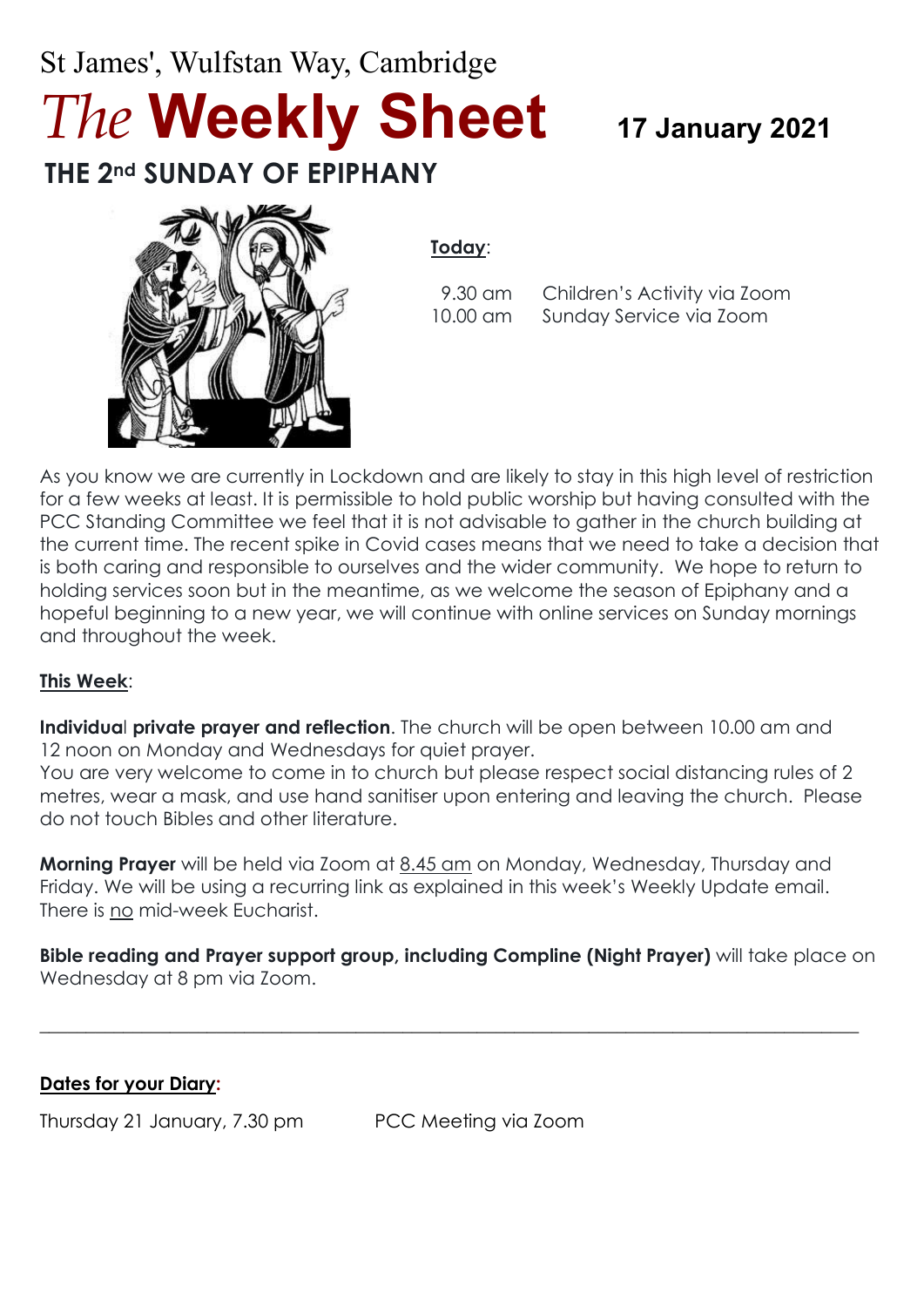## **Collect for today**

Eternal Lord, our beginning and our end: bring us with the whole creation to your glory, hidden through past ages and made known in Jesus Christ our Lord

#### **Today's readings are:**

**1 Samuel 3.1-10 [11-20]; Psalm 139.1-5, 12-18; Revelation 5.1-10; John 1.43-end**

\_\_\_\_\_\_\_\_\_\_\_\_\_\_\_\_\_\_\_\_\_\_\_\_\_\_\_\_\_\_\_\_\_\_\_\_\_\_\_\_\_\_\_\_\_\_\_\_\_\_\_\_\_\_\_\_\_\_\_\_\_\_\_\_\_\_\_\_\_\_\_\_\_\_\_\_\_\_\_\_\_\_\_

 $\_$  , and the set of the set of the set of the set of the set of the set of the set of the set of the set of the set of the set of the set of the set of the set of the set of the set of the set of the set of the set of th

# **1 Samuel 3.1-10 [11-20]**

#### **Samuel's Calling and Prophetic Activity**

Now the boy Samuel was ministering to the LORD under Eli. The word of the LORD was rare in those days; visions were not widespread.

At that time Eli, whose eyesight had begun to grow dim so that he could not see, was lying down in his room; the lamp of God had not yet gone out, and Samuel was lying down in the temple of the LORD, where the ark of God was. Then the LORD called, 'Samuel! Samuel!' and he said, 'Here I am!' and ran to Eli, and said, 'Here I am, for you called me.' But he said, 'I did not call; lie down again.' So he went and lay down. The LORD called again, 'Samuel!' Samuel got up and went to Eli, and said, 'Here I am, for you called me.' But he said, 'I did not call, my son; lie down again.' Now Samuel did not yet know the LORD, and the word of the LORD had not yet been revealed to him. The LORD called Samuel again, a third time. And he got up and went to Eli, and said, 'Here I am, for you called me.' Then Eli perceived that the LORD was calling the boy. Therefore Eli said to Samuel, 'Go, lie down; and if he calls you, you shall say, "Speak, LORD, for your servant is listening." ' So Samuel went and lay down in his place.

Now the LORD came and stood there, calling as before, 'Samuel! Samuel!' And Samuel said, 'Speak, for your servant is listening.'[ Then the LORD said to Samuel, 'See, I am about to do something in Israel that will make both ears of anyone who hears of it tingle. On that day I will fulfil against Eli all that I have spoken concerning his house, from beginning to end. For I have told him that I am about to punish his house for ever, for the iniquity that he knew, because his sons were blaspheming God, and he did not restrain them. Therefore I swear to the house of Eli that the iniquity of Eli's house shall not be expiated by sacrifice or offering for ever.'

Samuel lay there until morning; then he opened the doors of the house of the LORD. Samuel was afraid to tell the vision to Eli. But Eli called Samuel and said, 'Samuel, my son.' He said, 'Here I am.' Eli said, 'What was it that he told you? Do not hide it from me. May God do so to you and more also, if you hide anything from me of all that he told you.' So Samuel told him everything and hid nothing from him. Then he said, 'It is the LORD; let him do what seems good to him.'

As Samuel grew up, the LORD was with him and let none of his words fall to the ground. And all Israel from Dan to Beer-sheba knew that Samuel was a trustworthy prophet of the LORD.]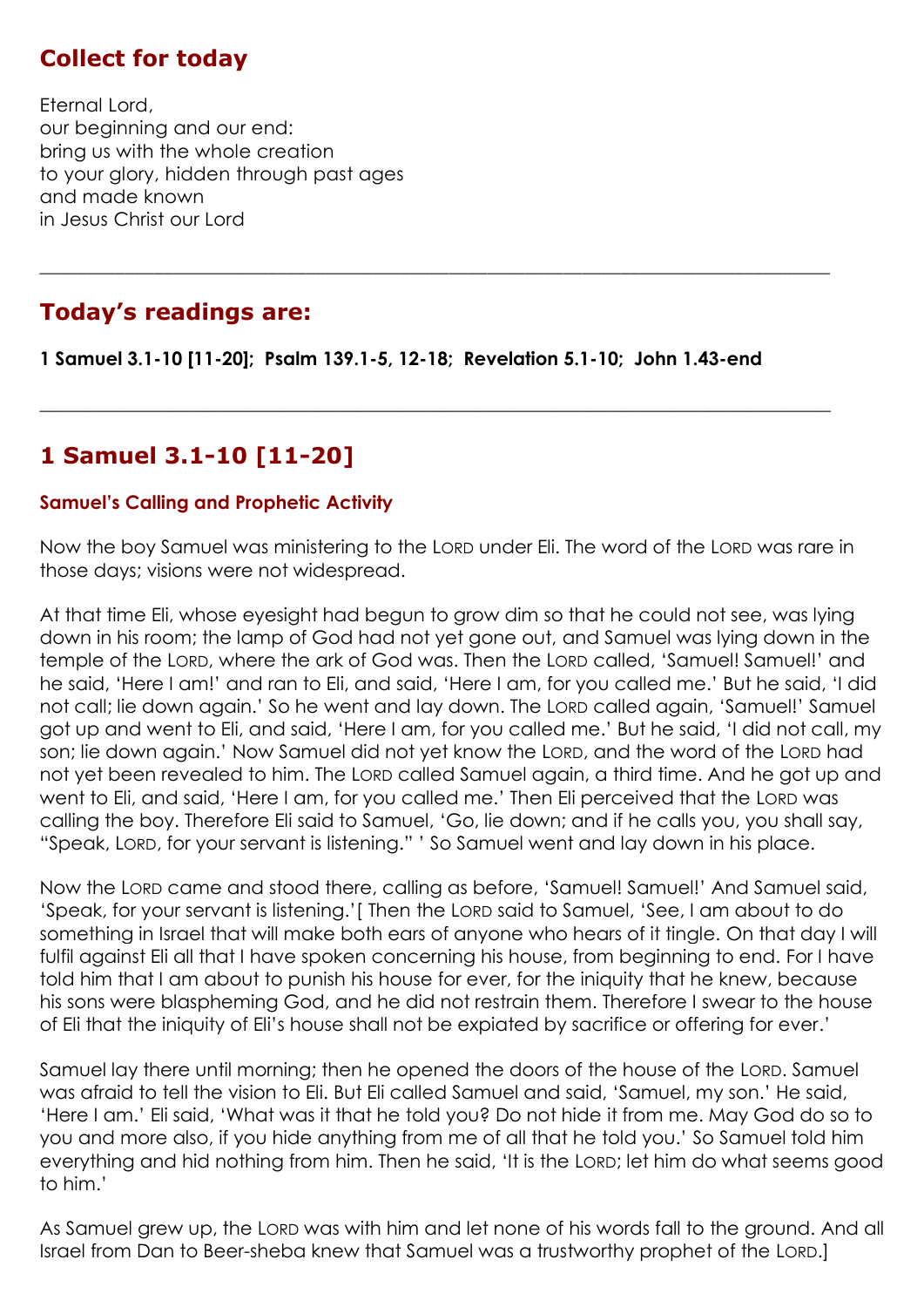# **Psalm 139.1-5, 12-18**

O Lord, you have searched me / out and / known me; you know my sitting down and my rising up; you dis/cern my / thoughts from a/far. You mark out my journeys / and my / resting place and are ac/quainted with / all my /ways, for there is not a word / on my / tongue, but you, O Lord, / know it / alto/gether. You encompass me behind / and be/fore and / lay your / hand up/on me. Such knowledge is too / wonderful / for me, so high / that I / cannot at/tain it. For you yourself created my / inmost / parts; you know me together / in my / mother's / womb. I thank you, for I am fearfully and / wonderfully / made; marvellous are your / works, my / soul knows / well. My frame was not / hidden / from you, when I was made in secret and woven in the / depths / of the / earth. Your eyes beheld my form, as / yet un/finished; already in your book were / all my / members / written, as day by day / they were / fashioned when as / yet / there was / none of them. How deep are your counsels to / me, O / God! How / great / is the / sum of them! If I count them, they are more in number / than the / sand, and at the end, I am / still / in your / presence.

# **Revelation 5.1-10**

#### **The Scroll and the Lamb**

Then I saw in the right hand of the one seated on the throne a scroll written on the inside and on the back, sealed with seven seals; and I saw a mighty angel proclaiming with a loud voice, 'Who is worthy to open the scroll and break its seals?' And no one in heaven or on earth or under the earth was able to open the scroll or to look into it. And I began to weep bitterly because no one was found worthy to open the scroll or to look into it. Then one of the elders said to me, 'Do not weep. See, the Lion of the tribe of Judah, the Root of David, has conquered, so that he can open the scroll and its seven seals.'

 $\_$  , and the set of the set of the set of the set of the set of the set of the set of the set of the set of the set of the set of the set of the set of the set of the set of the set of the set of the set of the set of th

Then I saw between the throne and the four living creatures and among the elders a Lamb standing as if it had been slaughtered, having seven horns and seven eyes, which are the seven spirits of God sent out into all the earth. He went and took the scroll from the right hand of the one who was seated on the throne. When he had taken the scroll, the four living creatures and the twenty-four elders fell before the Lamb, each holding a harp and golden bowls full of incense, which are the prayers of the saints. They sing a new song: 'You are worthy to take the scroll

and to open its seals,

for you were slaughtered and by your blood you ransomed for God saints from every tribe and language and people and nation;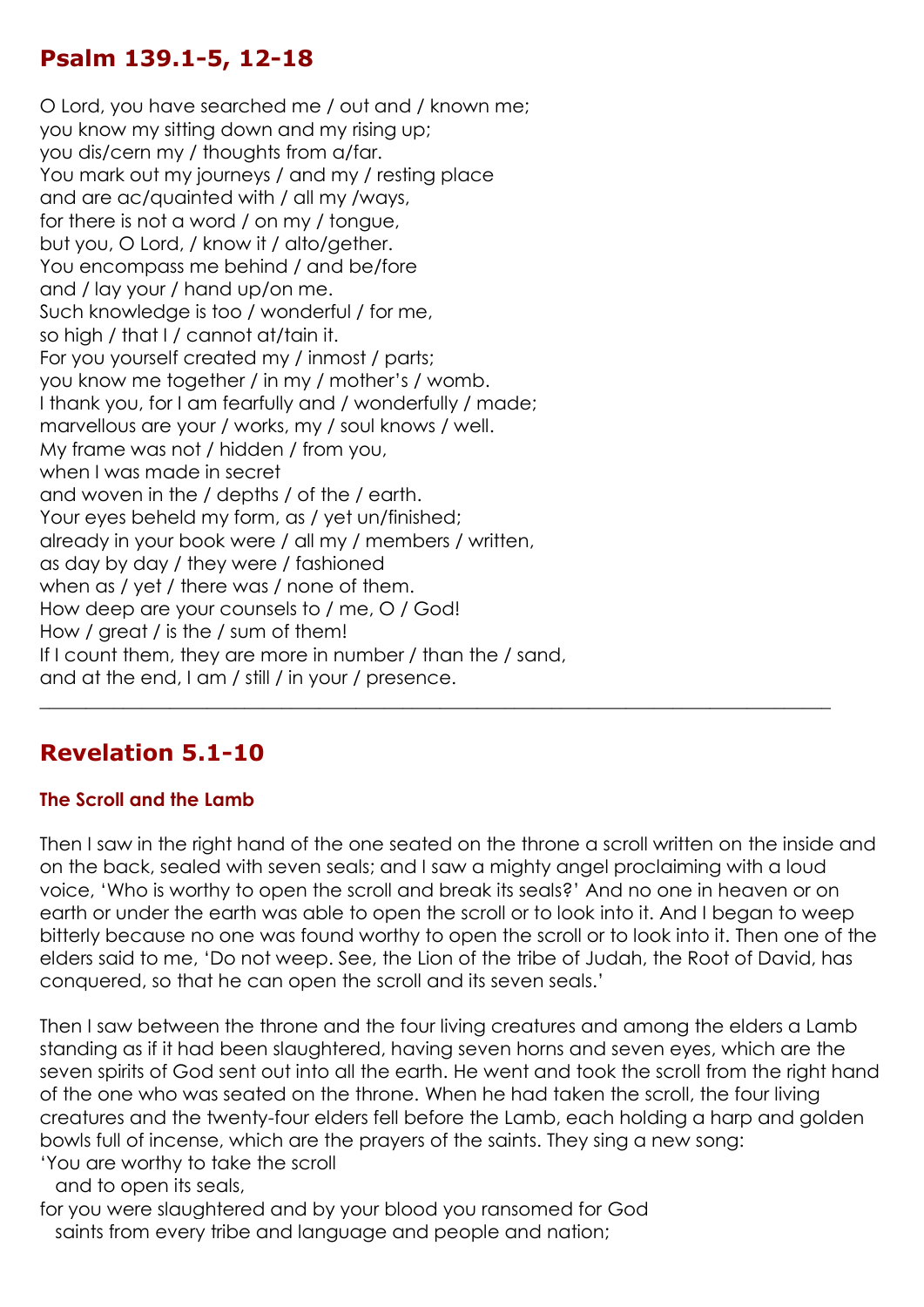# **John 1.43-end**

#### **Jesus Calls Philip and Nathanael**

The next day Jesus decided to go to Galilee. He found Philip and said to him, 'Follow me.' Now Philip was from Bethsaida, the city of Andrew and Peter. Philip found Nathanael and said to him, 'We have found him about whom Moses in the law and also the prophets wrote, Jesus son of Joseph from Nazareth.' Nathanael said to him, 'Can anything good come out of Nazareth?' Philip said to him, 'Come and see.' When Jesus saw Nathanael coming towards him, he said of him, 'Here is truly an Israelite in whom there is no deceit!' Nathanael asked him, 'Where did you come to know me?' Jesus answered, 'I saw you under the fig tree before Philip called you.' Nathanael replied, 'Rabbi, you are the Son of God! You are the King of Israel!' Jesus answered, 'Do you believe because I told you that I saw you under the fig tree? You will see greater things than these.' And he said to him, 'Very truly, I tell you, you will see heaven opened and the angels of God ascending and descending upon the Son of Man<sup>'</sup>

 $\_$  , and the set of the set of the set of the set of the set of the set of the set of the set of the set of the set of the set of the set of the set of the set of the set of the set of the set of the set of the set of th

## **Readings for next Sunday, 24 January (3rd Sunday of Epiphany) are:**

\_\_\_\_\_\_\_\_\_\_\_\_\_\_\_\_\_\_\_\_\_\_\_\_\_\_\_\_\_\_\_\_\_\_\_\_\_\_\_\_\_\_\_\_\_\_\_\_\_\_\_\_\_\_\_\_\_

**\_\_\_\_\_\_\_\_\_\_\_\_\_\_\_\_\_\_\_\_\_\_\_\_\_\_\_\_\_\_\_\_\_\_\_\_\_\_\_\_\_\_\_\_\_\_\_\_\_\_\_\_\_\_\_\_\_\_\_\_\_\_\_\_\_\_\_\_\_\_\_\_\_\_\_\_\_\_\_\_\_\_\_\_\_\_**

**Genesis 14.17-20; Psalm 128; Revelation 19.6-10; John 2.1-11**

**1000000 steps challenge for Arthur Rank Hospice** - a message from Eleanor Pippard

I have decided to attempt the Arthur Rank's fundraising challenge to walk a million steps in a hundred days. This works out at an average of 10000 a day. To make it more interesting I have calculated that this is about the equivalent of walking from my house to Inverness, using roads rather than going 'as the crow flies' which would involve a lot of swimming. This means that each week I shall be able to see where I have got to in the country. The walk started on 11 January and finishes on 20 April.

Any sponsorship would be gratefully received to help this excellent charity. The link to my giving page is <https://arhc.enthuse.com/pf/eleanor-pippard-d0c4e>

**Food Hub.** The Food Hub will continue operating on a Saturday morning between 10.30 am and 12.30 pm here at St James'.

The food remains a basic food package ideally for those who are either struggling to pay for provisions or who cannot get to the shops or book an online delivery.

You can continue to donate to the Food hub and donations should be dropped off at St James' on Friday afternoons between 3.00 pm and 4.30 pm – thank you. Look on the Queen Edith Community Forum website to find more details about the food hub and to see a list of the most needed items and how to donate financially.

**Advent Calendar of Giving.** Thank you to everyone who has taken part. Now that we are in lockdown again, please do not return your bag at the present time. Please hold on to it and return when restrictions are lifted. Thank you.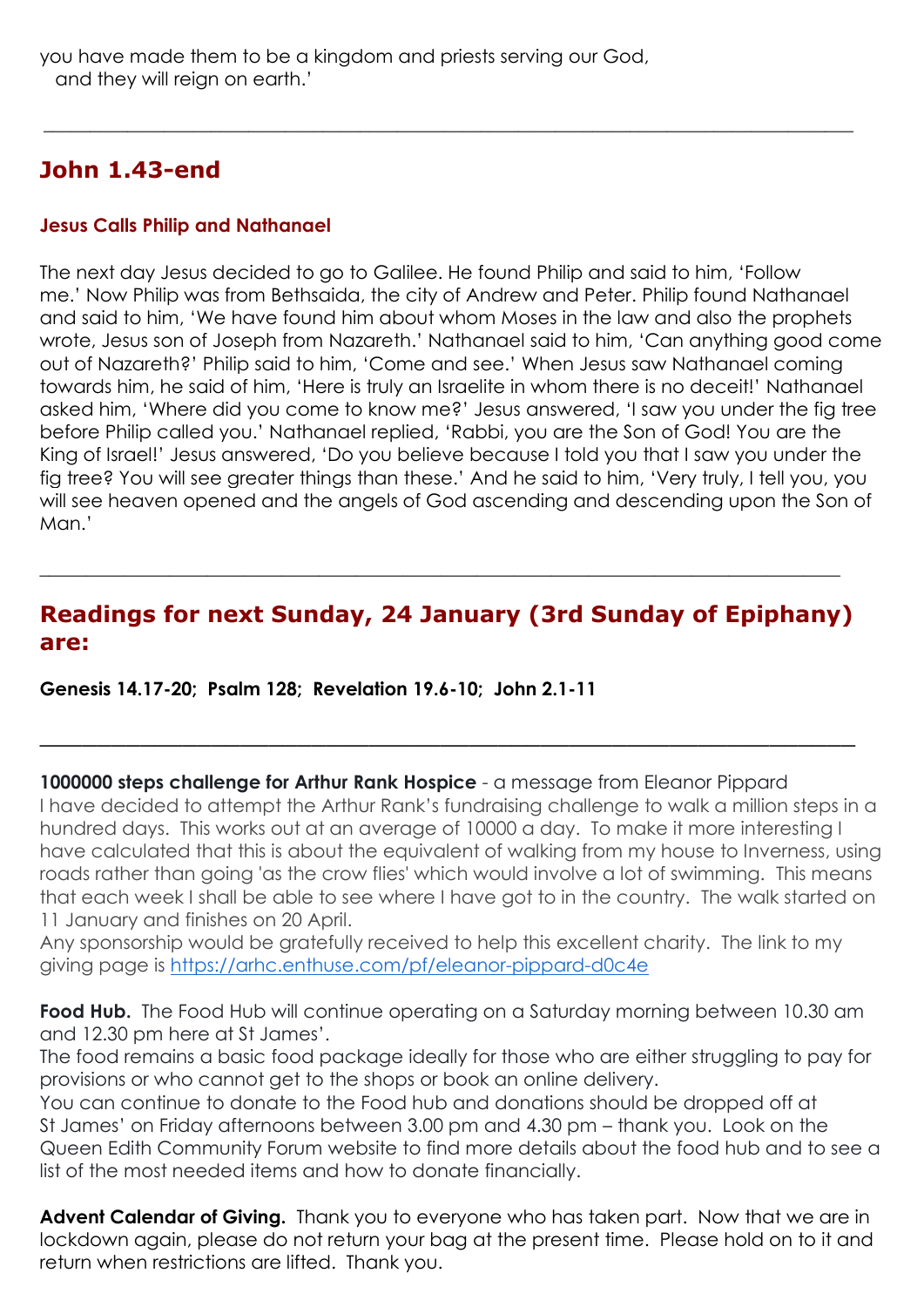**Caroline** is working from home and has access to the office answering machine and email so please do contact her as you would normally.

**Phone line.** The Church of England central team have supported the release of the Daily Hope phone line. Daily Hope offers music, prayers and reflections as well as full worship services from the Church of England at the end of a telephone line.

The line – which is available 24 hours a day on **0800 804 8044** – has been set up particularly with those unable to join online church services during the period of restrictions in mind. Find out more here - [https://www.churchofengland.org/more/media-centre/coronavirus-covid-](https://www.churchofengland.org/more/media-centre/coronavirus-covid-19-guidance-parishes/daily-hope-phone-line)[19-guidance-parishes/daily-hope-phone-line](https://www.churchofengland.org/more/media-centre/coronavirus-covid-19-guidance-parishes/daily-hope-phone-line)